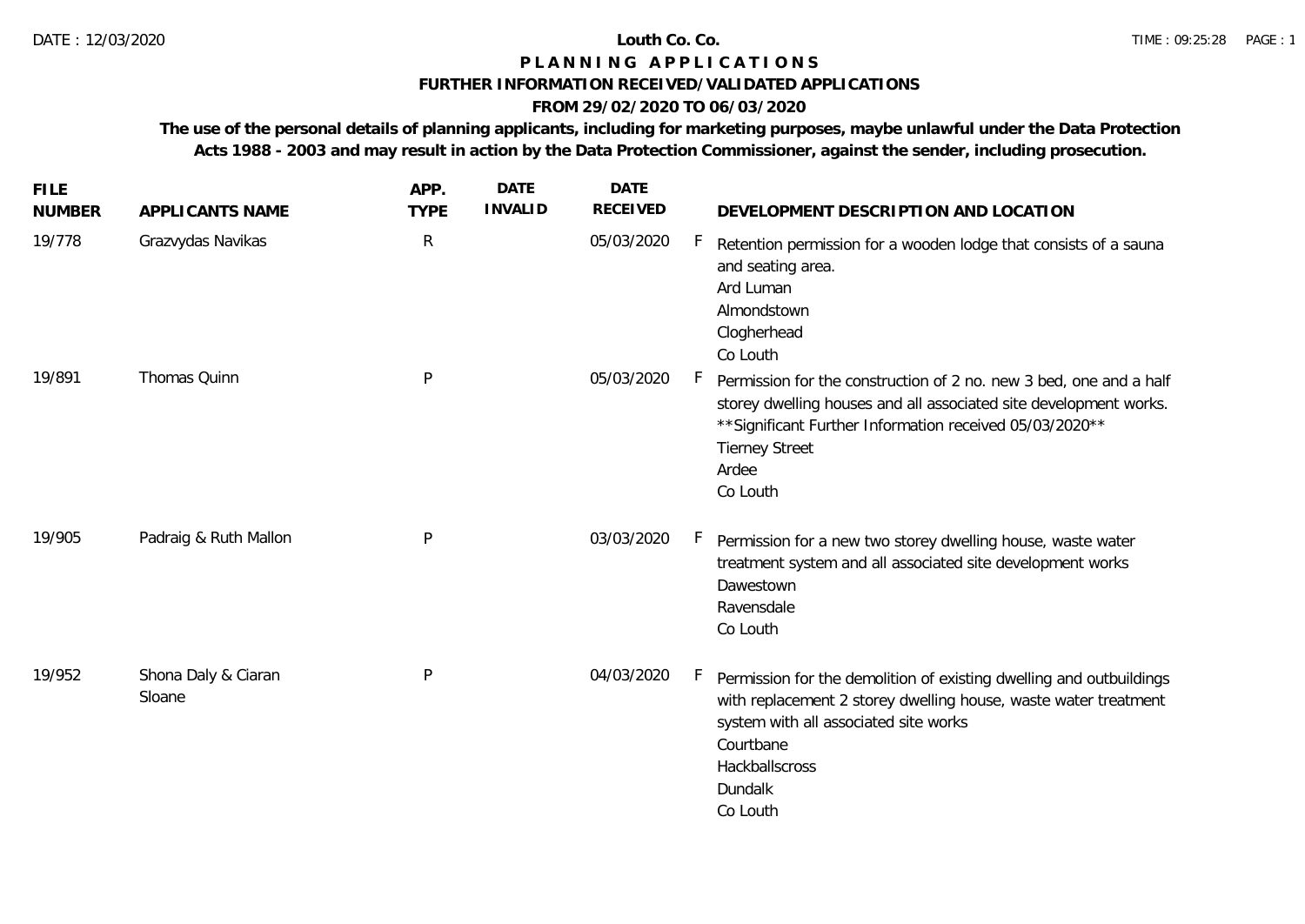## **P L A N N I N G A P P L I C A T I O N S**

### **FURTHER INFORMATION RECEIVED/VALIDATED APPLICATIONS**

# **FROM 29/02/2020 TO 06/03/2020**

**The use of the personal details of planning applicants, including for marketing purposes, maybe unlawful under the Data Protection Acts 1988 - 2003 and may result in action by the Data Protection Commissioner, against the sender, including prosecution.**

| <b>FILE</b><br><b>NUMBER</b> | APPLICANTS NAME     | APP.<br><b>TYPE</b> | <b>DATE</b><br><b>INVALID</b> | <b>DATE</b><br><b>RECEIVED</b> | DEVELOPMENT DESCRIPTION AND LOCATION                                                                                                                                                                                                                                                                                                                                                                                                                                                                                                                                                                                                                                                                                                                                                  |
|------------------------------|---------------------|---------------------|-------------------------------|--------------------------------|---------------------------------------------------------------------------------------------------------------------------------------------------------------------------------------------------------------------------------------------------------------------------------------------------------------------------------------------------------------------------------------------------------------------------------------------------------------------------------------------------------------------------------------------------------------------------------------------------------------------------------------------------------------------------------------------------------------------------------------------------------------------------------------|
| 19/1015                      | <b>Boyle Sports</b> | ${\sf R}$           |                               | 05/03/2020                     | Retention and completion for alterations to previously granted<br>planning application reference number 18776 (alterations/extension<br>to an existing bookmakers office on the ground floor with a change<br>of use of the existing first and second floors from office use to<br>residential use (2 no. apartments - 1 no. 1 bedroom & 1 no. 2<br>bedroom), including a first floor extension to the rear (car park side)<br>section of the building and all associated site development works);<br>alterations to include: a. Elevational changes to the sides and rear;<br>b. Minor changes to the proposed floor plans; and all associated site<br>development works ** Significant Further Information received<br>05/03/2020**<br>87 Clanbrassil Street<br>Dundalk<br>Co Louth |
| 19/1054                      | James O'Callaghan   | P                   |                               | 06/03/2020                     | Permission for the construction of a single storey dwelling,<br>h.<br>associated domestic garage, open new vehicular entrance to site,<br>new packaged waste water treatment system and polishing filter<br>together with all associated site development works<br>Walterstown<br>Castlebellingham<br>Dundalk<br>Co Louth                                                                                                                                                                                                                                                                                                                                                                                                                                                             |